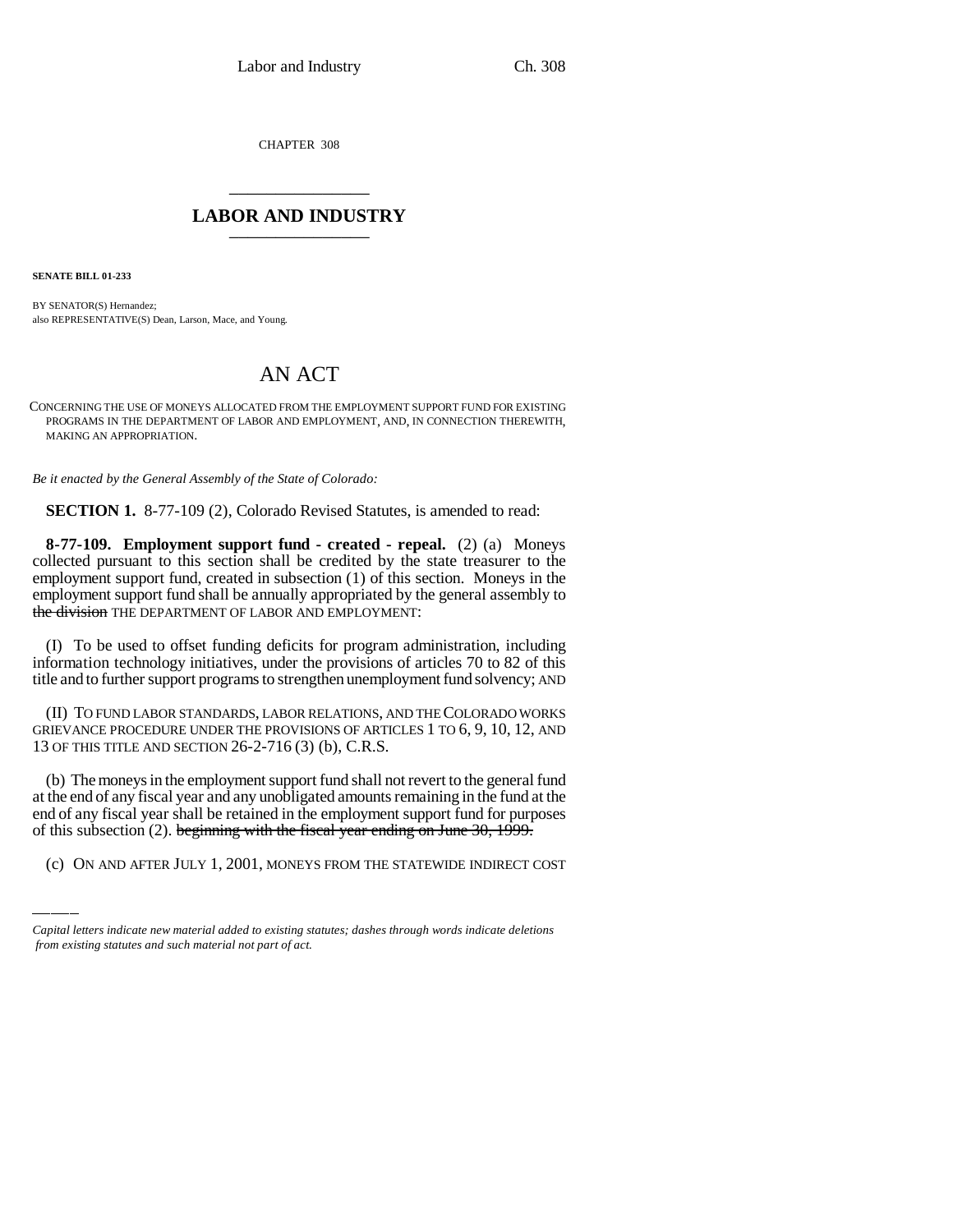ALLOCATION AGREEMENT WITH THE FEDERAL GOVERNMENT SHALL BE USED TO SUPPLEMENT MONEYS IN THE EMPLOYMENT SUPPORT FUND, IN A MANNER THAT IS CONSISTENT WITH THE PROVISIONS OF THIS SUBSECTION (2).

(d) THIS SUBSECTION (2) IS REPEALED, EFFECTIVE JULY 1, 2003.

**SECTION 2.** Part IX (3) of section 2 of Senate Bill 01-212, as enacted in the First Regular Session of the Sixty-third General Assembly, is REPEALED AND REENACTED, WITH AMENDMENTS, to read: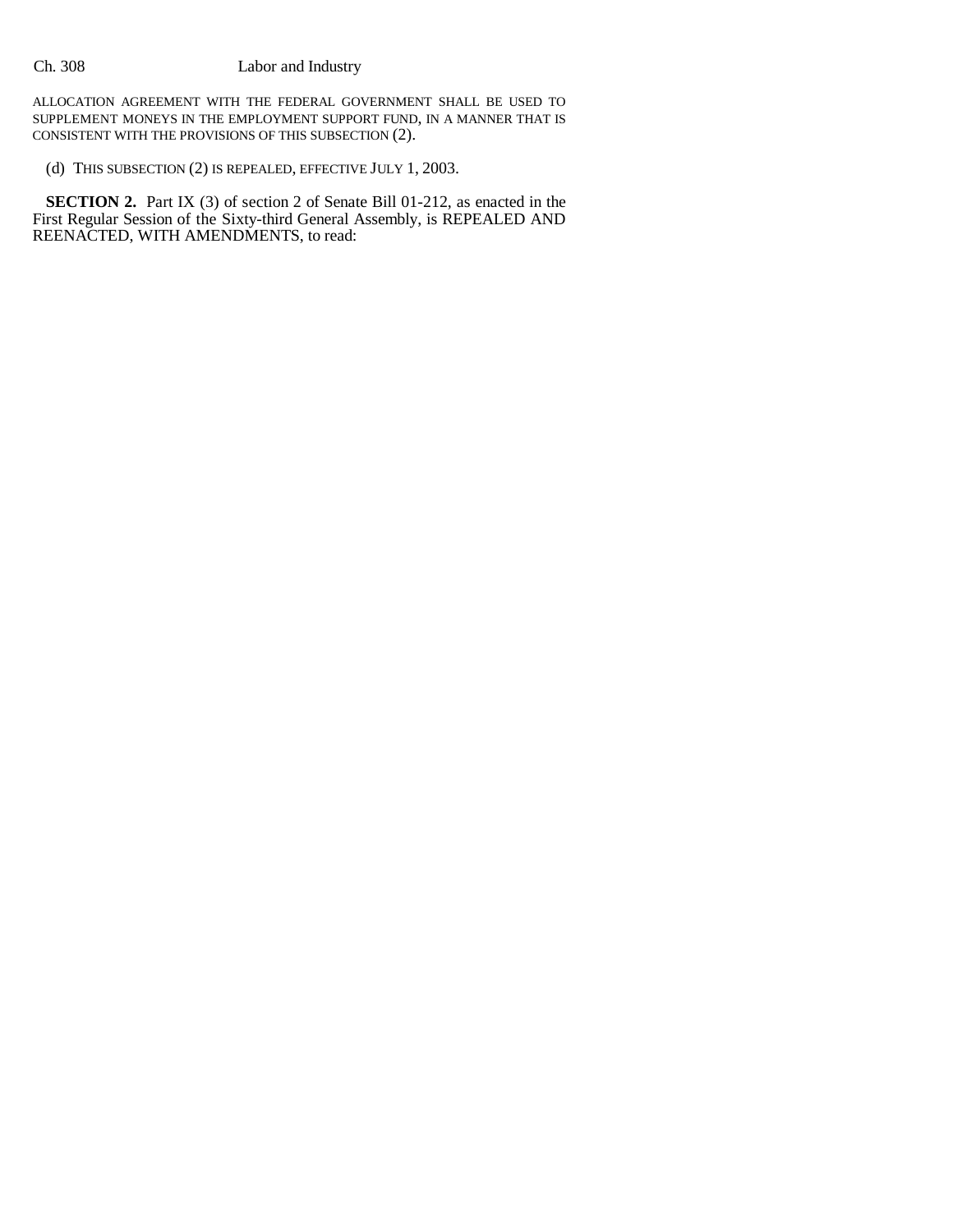### Ch. 308 Labor and Industry

|                 |       | APPROPRIATION FROM |                |              |               |              |  |  |
|-----------------|-------|--------------------|----------------|--------------|---------------|--------------|--|--|
|                 |       |                    | <b>GENERAL</b> |              | <b>CASH</b>   |              |  |  |
| ITEM &          |       | <b>GENERAL</b>     | <b>FUND</b>    | CASH         | <b>FUNDS</b>  | FEDERAL      |  |  |
| <b>SUBTOTAL</b> | TOTAL | <b>FUND</b>        | <b>EXEMPT</b>  | <b>FUNDS</b> | <b>EXEMPT</b> | <b>FUNDS</b> |  |  |
|                 |       |                    |                |              |               |              |  |  |

#### **PART IXDEPARTMENT OF LABOR AND EMPLOYMENT**

| (3) DIVISION OF LABOR                               |                      |
|-----------------------------------------------------|----------------------|
| (A) Administration, Statistics, and Labor Standards |                      |
| PERSONAL SERVICES<br>694.610                        |                      |
| $(11.5$ FTE)                                        |                      |
| 61,822<br><b>OPERATING EXPENSES</b>                 |                      |
| <b>ADMINISTRATIVE LAW</b>                           |                      |
| <b>JUDGE SERVICES FOR 54</b>                        |                      |
| 6.217<br><b>HOURS</b>                               |                      |
| <b>WELFARE REFORM<sup>157</sup></b><br>95,117       |                      |
| $(2.0$ FTE)                                         |                      |
| 857,766                                             | 437.947 <sup>a</sup> |

a THIS AMOUNT SHALL BE FROM THE EMPLOYMENT SUPPORT FUND.

**b THIS AMOUNT SHALL BE FROM STATEWIDE INDIRECT COST RECOVERIES.** 

### **(B) Public Safety and Inspection Programs**

PERSONAL SERVICES 3,253,218 (57.3 FTE)